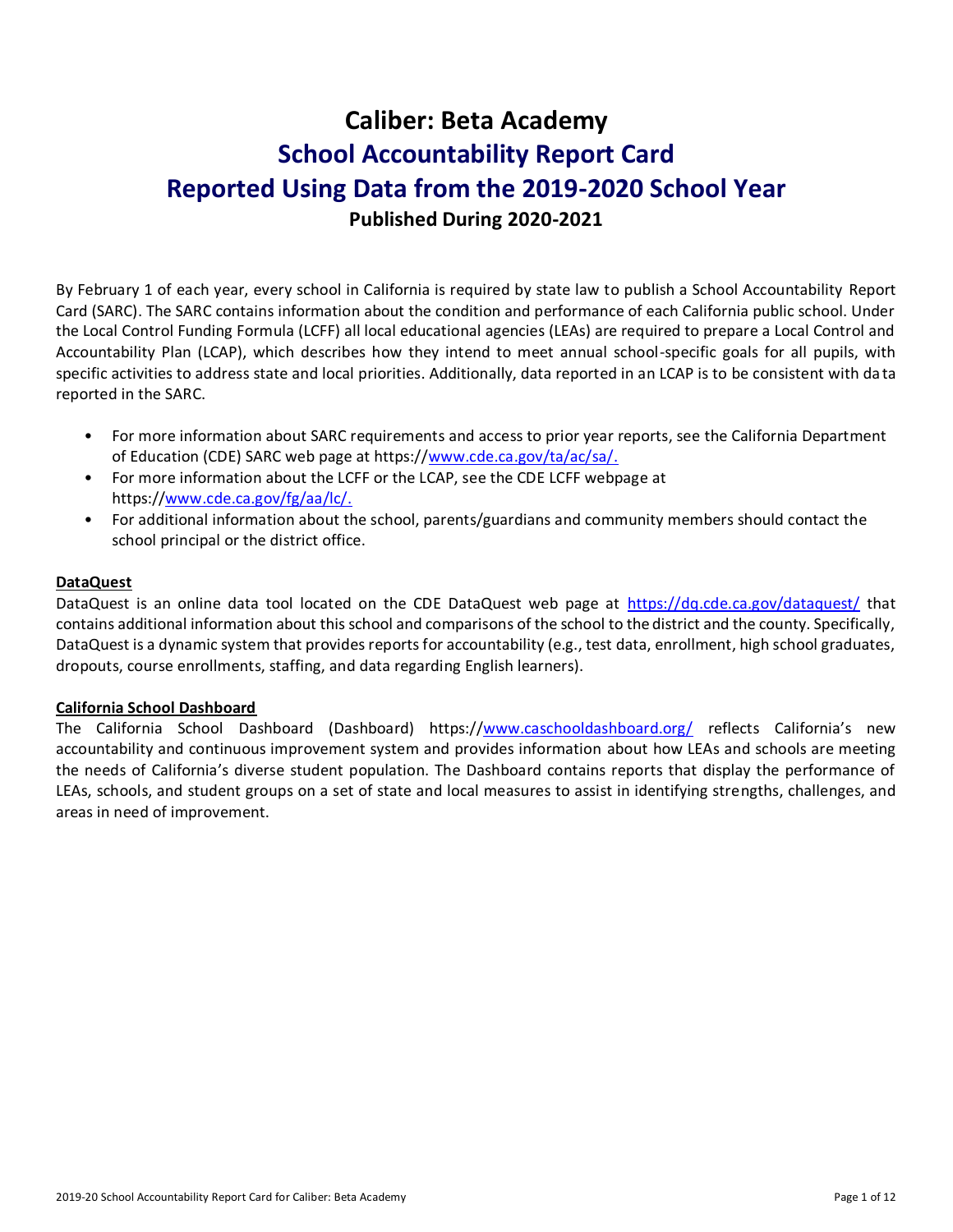# **About This School**

#### **School Contact Information (School Year 2020-2021)**

| <b>Entity</b>                            | <b>Contact Information</b>         |
|------------------------------------------|------------------------------------|
| <b>School Name</b>                       | Caliber: Beta Academy              |
| <b>Street</b>                            | 4301 Berk Avenue                   |
| City, State, Zip                         | Richmond, CA 94804                 |
| <b>Phone Number</b>                      | (510) 685-9886                     |
| Principal                                | Mr. Andy Grossman & Mr. Tim Pruitt |
| <b>Email Address</b>                     | info@caliberbetaacademy.org        |
| Website                                  | www.caliberbetaacademy.org         |
| <b>County-District-School (CDS) Code</b> | 07-10074-0129528                   |

#### **District Contact Information (School Year 2020-2021)**

| Entity               | <b>Contact Information</b>             |  |  |  |
|----------------------|----------------------------------------|--|--|--|
| <b>District Name</b> | <b>Caliber Public Schools</b>          |  |  |  |
| <b>Phone Number</b>  | (510) 685-9886                         |  |  |  |
| Superintendent       | Ric Zappa, CSO, Caliber Public Schools |  |  |  |
| <b>Email Address</b> | info@caliberbetaacademy.org            |  |  |  |
| Website              | www.caliberbetaacademy.org             |  |  |  |

### **School Description and Mission Statement (School Year 2020-2021)**

Description: Caliber Public Schools are free, public, non-selective charter schools offering a rigorous, personalized, college preparatory education for Bay Area students. Caliber: Beta Academy, which opened in August 2014, currently serves approximately 900 TK-8 students at our campus in Richmond, CA.

Mission Statement - Caliber's Mission is to achieve educational equity by shifting the experiences, expectations and outcomes for students in historically underserved communities. Our strengths-based educational program validates, affirms, respects and supports students, families and staff members to reach their full potential.

Vision Statement - Caliber's Vision is rooted in student outcomes because we are an organization that puts students first. Caliber's vision is to develop each student's social-emotional abilities (HEART), which enables students to create a strong sense of self and sustain meaningful and healthy relationships. That social-emotional foundation enables all students to obtain the knowledge (SMART) and critical thinking skills (THINK) necessary to advocate (ACT) for themselves and the issues impacting them and their community.

We live out (HEART) through a robust social-emotional learning curriculum, the explicit tracking and measuring of socialemotional competencies, an ability-based response to behavior, and school-wide restorative mindsets and practices. We strengthen both (SMART) and (THINK) through a curriculum that's aligned to rigorous standards, and inquiry-based approach to instruction, differentiated practice, and coaching for all of our staff. Lastly, teach our students to (ACT) on their beliefs and ideas through projects that drive both awareness and action.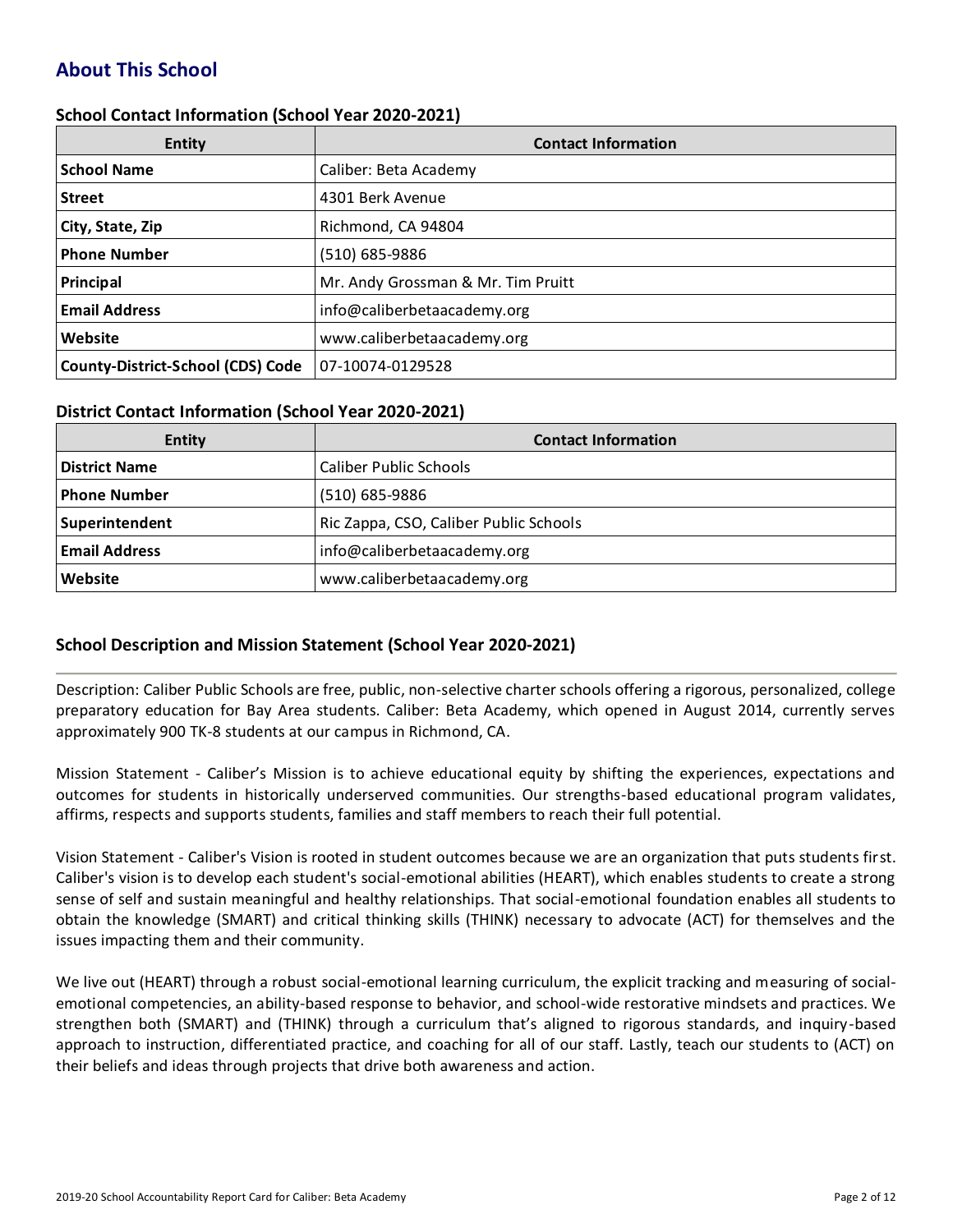### **Student Enrollment by Grade Level (School Year 2019-2020)**

| <b>Grade Level</b>      | <b>Number of Students</b> |
|-------------------------|---------------------------|
| Kindergarten            | 109                       |
| Grade 1                 | 98                        |
| Grade 2                 | 100                       |
| Grade 3                 | 99                        |
| Grade 4                 | 102                       |
| Grade 5                 | 96                        |
| Grade 6                 | 91                        |
| Grade 7                 | 87                        |
| Grade 8                 | 77                        |
| <b>Total Enrollment</b> | 859                       |

# **Student Enrollment by Student Group (School Year 2019-2020)**

| <b>Student Group</b>                   | <b>Percent of Total Enrollment</b> |
|----------------------------------------|------------------------------------|
| <b>Black or African American</b>       | 16.3                               |
| Asian                                  | 4.5                                |
| <b>Filipino</b>                        | 0.9                                |
| <b>Hispanic or Latino</b>              | 73.2                               |
| Native Hawaiian or Pacific Islander    | 1                                  |
| White                                  | 2.4                                |
| <b>Two or More Races</b>               | 1.5                                |
| <b>Socioeconomically Disadvantaged</b> | 78.7                               |
| <b>English Learners</b>                | 25.3                               |
| <b>Students with Disabilities</b>      | 10.8                               |
| <b>Homeless</b>                        |                                    |

# **A. Conditions of Learning**

### **State Priority: Basic**

The SARC provides the following information relevant to the State priority: Basic (Priority 1):

- Degree to which teachers are appropriately assigned and fully credentialed in the subject area and for the pupils they are teaching;
- Pupils have access to standards-aligned instructional materials; and
- School facilities are maintained in good repair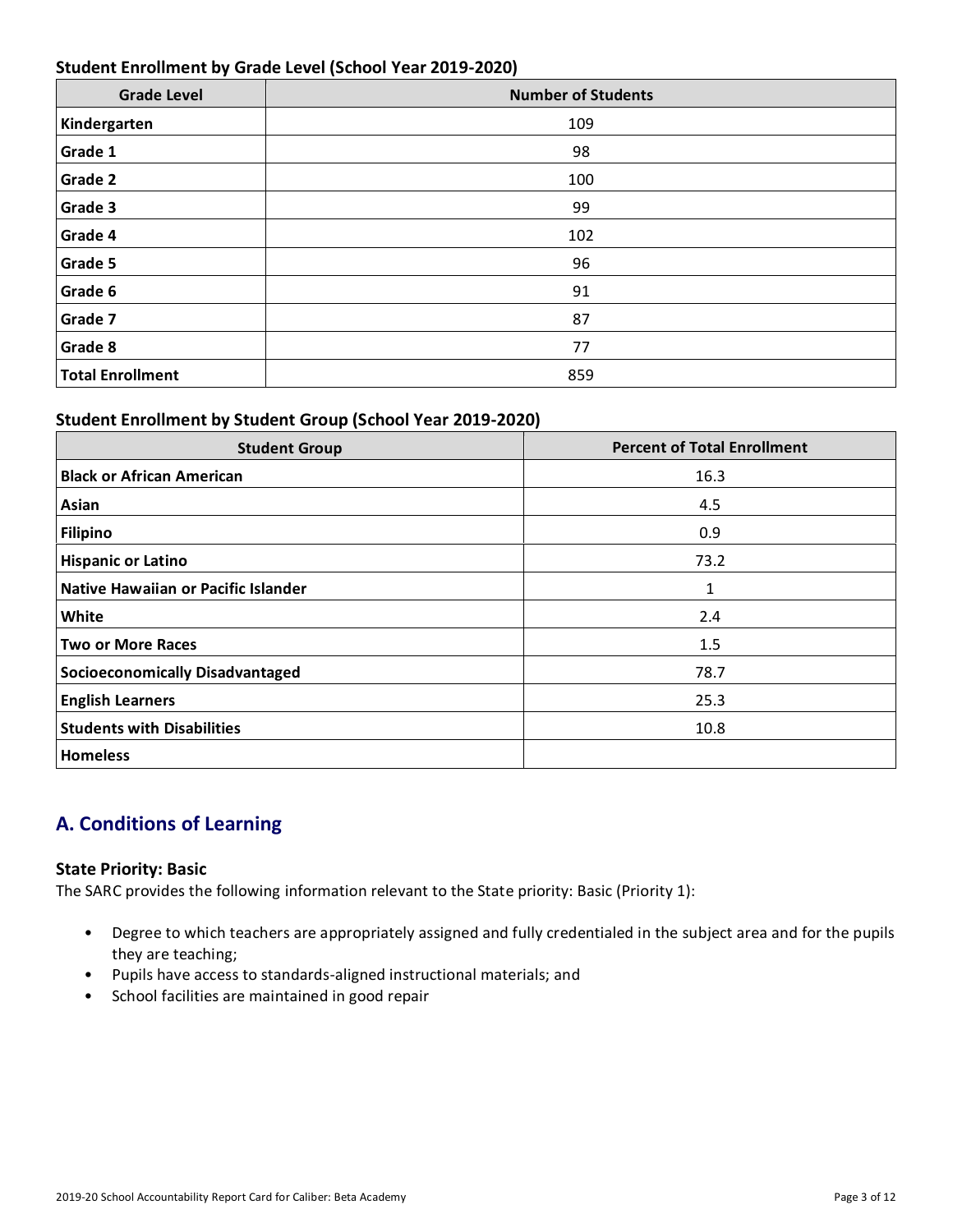### **Teacher Credentials**

| <b>School</b><br>2018-19 | <b>School</b><br>2019-20 | <b>School</b><br>2020-21 | <b>District</b><br>2020-21 |
|--------------------------|--------------------------|--------------------------|----------------------------|
| 28                       | 33                       | 30                       | 30                         |
| 16,                      | 13                       | 10                       | 10                         |
| 0                        |                          | 6                        |                            |
|                          |                          |                          |                            |

#### **Teacher Misassignments and Vacant Teacher Positions**

| TCQCIICI INIISQSINIIIIICHIS QHQ VQCQIII I CQCIICI I OSIIIOHS |                 |         |         |  |  |  |
|--------------------------------------------------------------|-----------------|---------|---------|--|--|--|
| Indicator                                                    | 2018-19         | 2019-20 | 2020-21 |  |  |  |
| <b>Misassignments of Teachers of English Learners</b>        | 22, including 6 | 15      | 11      |  |  |  |
| <b>Total Teacher Misassignments*</b>                         | 26              | 18      | 15      |  |  |  |
| Vacant Teacher Positions                                     |                 |         |         |  |  |  |

Note: "Misassignments" refers to the number of positions filled by teachers who lack legal authorization to teach that grade level, subject area, student group, etc.<br>\*Total Teacher Misassignments includes the number of Mis \*Total Teacher Misassignments includes the number of Misassignments of Teachers of English Learners.

# **Quality, Currency, Availability of Textbooks and Other Instructional Materials (School Year 2020-2021)**

#### **Year and month in which data were collected:** December 2020

Caliber's curriculum relies heavily on the use of adaptive instructional software instead of traditional textbooks. As a result, the materials reported here include many software tools that we use in different areas of our curriculum. In addition to the many instructional benefits of using software such as this (e.g., permitting highly personalized instruction), the school also benefits because the software is automatically updated over time, and is easily available to all students. As a result, all students have access to the most recent versions at all times.

| <b>Subject</b>               | <b>Textbooks and Other Instructional</b><br><b>Materials/year of Adoption</b>                                                                                                                                                                                                                                                   | <b>From Most</b><br>Recent<br><b>Adoption?</b> | <b>Percent Students</b><br><b>Lacking Own</b><br><b>Assigned Copy</b> |
|------------------------------|---------------------------------------------------------------------------------------------------------------------------------------------------------------------------------------------------------------------------------------------------------------------------------------------------------------------------------|------------------------------------------------|-----------------------------------------------------------------------|
| <b>Reading/Language Arts</b> | <b>Match Fishtank ELA</b><br>Achievement First Open Source ELA<br><b>SPIRE Reading Intervention</b><br><b>STEP Reading Assessment</b><br>Lucy Caulkins: Units of Study in Opinion,<br>Information, and Narrative Writing<br>Lexia Core5<br>Raz Kids Reading A-Z<br><b>ThinkCerca</b><br><b>Accelerated Reader</b><br>SmartyAnts | <b>Yes</b>                                     | 0.0                                                                   |
| <b>Mathematics</b>           | Eureka Engage NY<br><b>Bridges in Mathematics</b><br>Illustrative Mathematics OpenUp Resources<br>Reflex Math<br>Zearn<br>Khan Academy                                                                                                                                                                                          | <b>Yes</b>                                     | 0.0                                                                   |
| <b>Science</b>               | <b>Amplify Science</b>                                                                                                                                                                                                                                                                                                          | Yes                                            | 0.0                                                                   |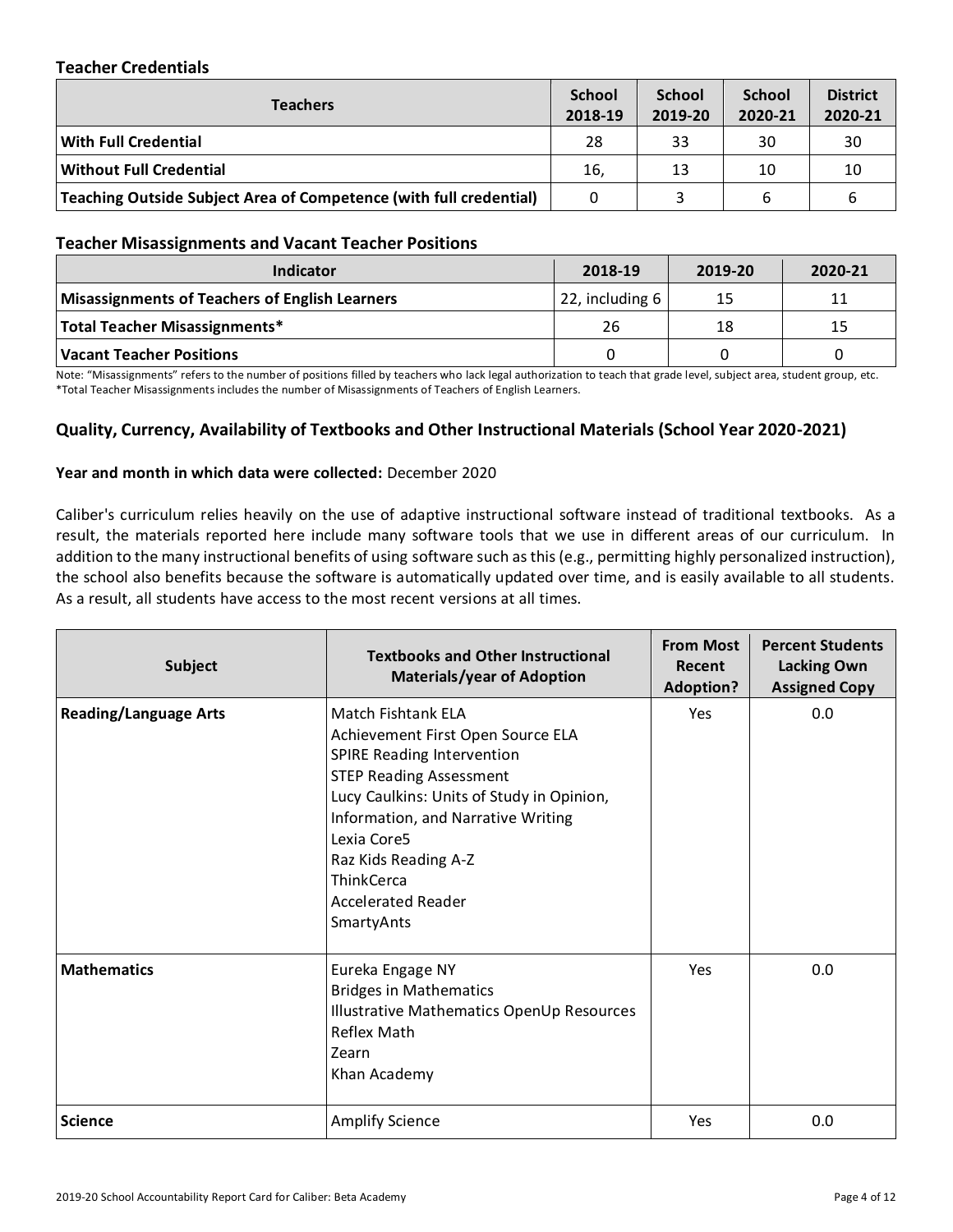| Subject                           | <b>Textbooks and Other Instructional</b><br><b>Materials/year of Adoption</b> | <b>From Most</b><br>Recent<br><b>Adoption?</b> | <b>Percent Students</b><br><b>Lacking Own</b><br><b>Assigned Copy</b> |  |
|-----------------------------------|-------------------------------------------------------------------------------|------------------------------------------------|-----------------------------------------------------------------------|--|
| <b>History-Social Science</b>     | <b>Success Academy History</b><br>DBQ curriculum<br><b>Teaching Tolerance</b> | Yes                                            | 0.0                                                                   |  |
| <b>Health</b>                     | KidFit                                                                        |                                                | 0.0                                                                   |  |
| <b>Visual and Performing Arts</b> | Computer Science Liberatory Design<br>Code Combat                             | Yes                                            | 0.0                                                                   |  |

Note: Cells with N/A values do not require data.

# **School Facility Conditions and Planned Improvements**

Caliber: Beta Academy works in close cooperation with the West Contra Costa Unified School District (WCCUSD) to provide a facility that is safe and clean.

WCCUSD has provided the facility to Caliber: Beta Academy under Prop. 39 and is responsible for the maintenance of the facility. Caliber staff conducted an internal FIT report earlier this school year and noted the issues below that are working on being addressed with the District.

Caliber maintains responsibility for ensuring the day-to-day cleanliness of the facility. The school custodial staff carries out daily cleaning schedules to ensure a clean and safe school.

# **School Facility Good Repair Status**

Using the **most recently collected** FIT data (or equivalent), provide the following:

- Determination of repair status for systems listed
- Description of any needed maintenance to ensure good repair
- The year and month in which the data were collected
- The rate for each system inspected
- The overall rating

### **Year and month of the most recent FIT report:** October, 2019

| <b>System Inspected</b>                                                     | <b>Rating</b> | <b>Repair Needed and Action Taken or Planned</b>                                         |
|-----------------------------------------------------------------------------|---------------|------------------------------------------------------------------------------------------|
| <b>Systems: Gas Leaks,</b><br><b>Mechanical/HVAC, Sewer</b>                 | Good<br>Fair  | No actions noted on FIT survey                                                           |
| <b>Interior: Interior Surfaces</b>                                          | Good          | No actions noted on FIT survey.                                                          |
| <b>Cleanliness: Overall Cleanliness,</b><br><b>Pest/ Vermin Infestation</b> | Good          | No actions noted on FIT survey.                                                          |
| <b>Electrical: Electrical</b>                                               | Fair          | The FIT survey noted that the school bell<br>system had been intentionally disconnected. |
| Restrooms/Fountains: Restrooms,<br>Sinks/Fountains                          | Good          | No actions noted on FIT survey                                                           |
| Safety: Fire Safety, Hazardous<br><b>Materials</b>                          | Good          | No actions noted on FIT survey.                                                          |
| <b>Structural: Structural Damage,</b><br><b>Roofs</b>                       | Good          | No actions noted on FIT survey.                                                          |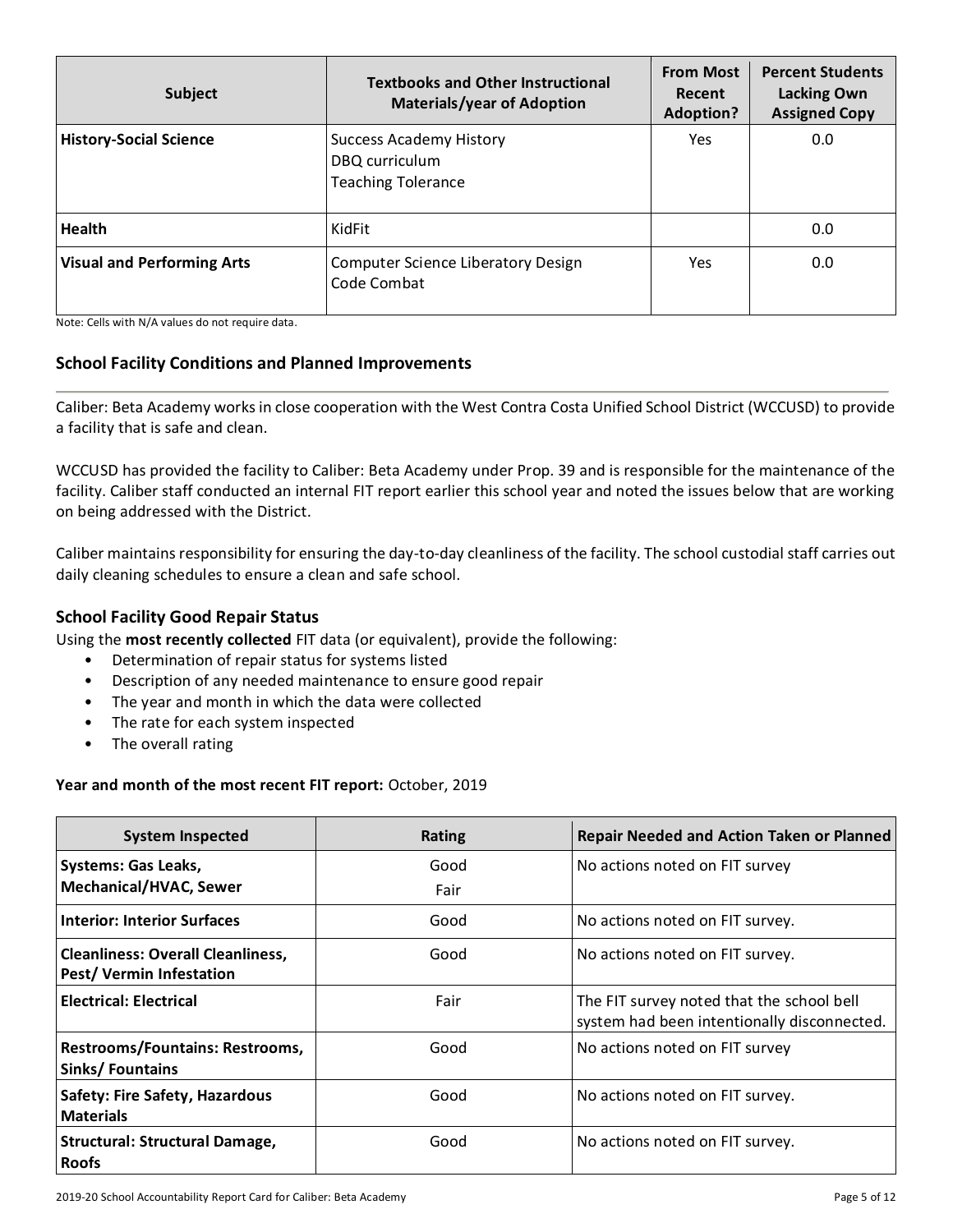| <b>System Inspected</b>            | <b>Rating</b> | <b>Repair Needed and Action Taken or Planned</b> |
|------------------------------------|---------------|--------------------------------------------------|
| <b>External: Playground/School</b> | Good          | The FIT survey noted missing non-slip            |
| Grounds, Windows/                  |               | surface on several ramps. The district is        |
| <b>Doors/Gates/Fences</b>          |               | aware of these issues.                           |
| <b>Overall Rating</b>              | Good          |                                                  |

# **B. Pupil Outcomes**

### **State Priority: Pupil Achievement**

The SARC provides the following information relevant to the State priority: Pupil Achievement (Priority 4):

- **Statewide assessments** (i.e., California Assessment of Student Performance and Progress [CAASPP] System, which includes the Smarter Balanced Summative Assessments for students in the general education population and the California Alternate Assessments [CAAs] for English language arts/literacy [ELA] and mathematics given in grades three through eight and grade eleven. Only eligible students may participate in the administration of the CAAs. CAAs items are aligned with alternate achievement standards, which are linked with the Common Core State Standards [CCSS] for students with the most significant cognitive disabilities); and
- The percentage of students who have successfully completed courses that satisfy the requirements for entrance to the University of California and the California State University, or career technical education sequences or programs of study.

# **CAASPP Test Results in ELA and Mathematics for All Students Grades Three through Eight and Grade Eleven**

### **Percentage of Students Meeting or Exceeding the State Standard**

| <b>Subject</b>                                                                              | <b>School</b><br>2018-19 | <b>School</b><br>2019-20 | <b>District</b><br>2018-19 | <b>District</b><br>2019-20 | <b>State</b><br>2018-19 | <b>State</b><br>2019-20 |
|---------------------------------------------------------------------------------------------|--------------------------|--------------------------|----------------------------|----------------------------|-------------------------|-------------------------|
| <b>English Language Arts/Literacy</b><br>$\left(\text{grades }3 - 8 \text{ and } 11\right)$ |                          | N/A                      |                            | N/A                        |                         | N/A                     |
| <b>Mathematics</b><br>$\sqrt{(grades 3-8 and 11)}$                                          |                          | N/A                      |                            | N/A                        |                         | N/A                     |

Note: Cells with N/A values do not require data.

Note: The 2019-2020 data are not available. Due to the COVID-19 pandemic, Executive Order N-30-20 was issued which waived the requirement for statewide testing for the 2019-2020 school year.

Note: Percentages are not calculated when the number of students tested is ten or less, either because the number of students in this category is too small for statistical accuracy or to protect student privacy.

Note: ELA and mathematics test results include the Smarter Balanced Summative Assessment and the CAA. The "Percent Met or Exceeded" is calculated by taking the total number of students who met or exceeded the standard on the Smarter Balanced Summative Assessment plus the total number of students who met the standard (i.e., achieved Level 3-Alternate) on the CAAs divided by the total number of students who participated in both assessments.

# **CAASPP Test Results in ELA by Student Group Grades Three through Eight and Grade Eleven (School Year 2019-2020)**

| <b>Student Group</b>             | <b>Total</b><br><b>Enrollment</b> | <b>Number</b><br><b>Tested</b> | <b>Percent</b><br><b>Tested</b> | <b>Percent</b><br><b>Not</b><br><b>Tested</b> | Percent<br>Met or<br><b>Exceeded</b> |
|----------------------------------|-----------------------------------|--------------------------------|---------------------------------|-----------------------------------------------|--------------------------------------|
| <b>All Students</b>              | N/A                               | N/A                            | N/A                             | N/A                                           | N/A                                  |
| <b>Male</b>                      | N/A                               | N/A                            | N/A                             | N/A                                           | N/A                                  |
| <b>Female</b>                    | N/A                               | N/A                            | N/A                             | N/A                                           | N/A                                  |
| <b>Black or African American</b> | N/A                               | N/A                            | N/A                             | N/A                                           | N/A                                  |
| American Indian or Alaska Native | N/A                               | N/A                            | N/A                             | N/A                                           | N/A                                  |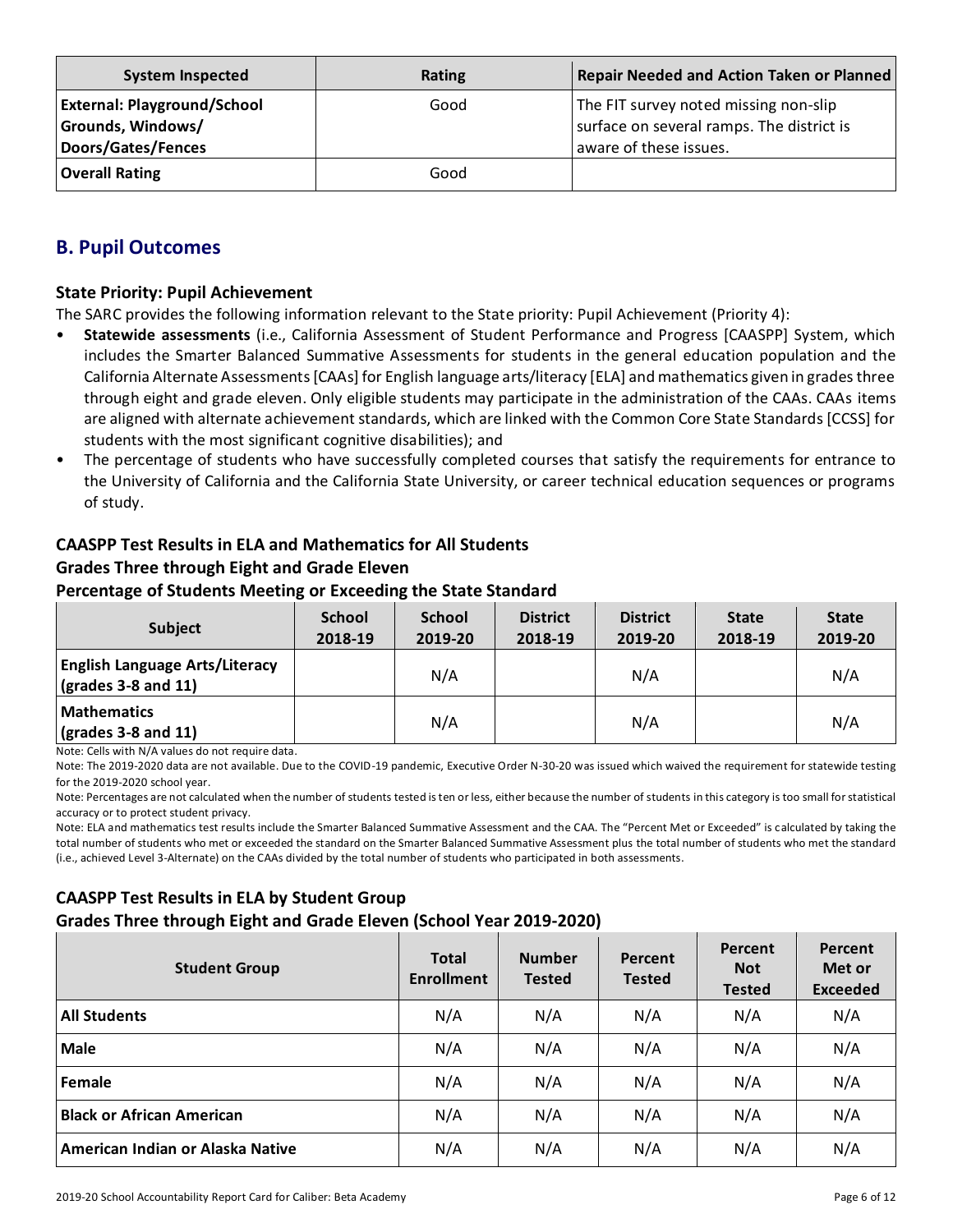| <b>Student Group</b>                                 | <b>Total</b><br><b>Enrollment</b> | <b>Number</b><br><b>Tested</b> | Percent<br><b>Tested</b> | Percent<br><b>Not</b><br><b>Tested</b> | Percent<br>Met or<br><b>Exceeded</b> |
|------------------------------------------------------|-----------------------------------|--------------------------------|--------------------------|----------------------------------------|--------------------------------------|
| Asian                                                | N/A                               | N/A                            | N/A                      | N/A                                    | N/A                                  |
| <b>Filipino</b>                                      | N/A                               | N/A                            | N/A                      | N/A                                    | N/A                                  |
| <b>Hispanic or Latino</b>                            | N/A                               | N/A                            | N/A                      | N/A                                    | N/A                                  |
| Native Hawaiian or Pacific Islander                  | N/A                               | N/A                            | N/A                      | N/A                                    | N/A                                  |
| White                                                | N/A                               | N/A                            | N/A                      | N/A                                    | N/A                                  |
| <b>Two or More Races</b>                             | N/A                               | N/A                            | N/A                      | N/A                                    | N/A                                  |
| <b>Socioeconomically Disadvantaged</b>               | N/A                               | N/A                            | N/A                      | N/A                                    | N/A                                  |
| <b>English Learners</b>                              | N/A                               | N/A                            | N/A                      | N/A                                    | N/A                                  |
| <b>Students with Disabilities</b>                    | N/A                               | N/A                            | N/A                      | N/A                                    | N/A                                  |
| <b>Students Receiving Migrant Education Services</b> | N/A                               | N/A                            | N/A                      | N/A                                    | N/A                                  |
| <b>Foster Youth</b>                                  | N/A                               | N/A                            | N/A                      | N/A                                    | N/A                                  |
| <b>Homeless</b>                                      | N/A                               | N/A                            | N/A                      | N/A                                    | N/A                                  |

Note: Cells with N/A values do not require data.

Note: The 2019-2020 data are not available. Due to the COVID-19 pandemic, Executive Order N-30-20 was issued which waived the requirement for statewide testing for the 2019-2020 school year.

# **CAASPP Test Results in Mathematics by Student Group Grades Three through Eight and Grade Eleven (School Year 2019-2020)**

| <b>Student Group</b>                       | <b>Total</b><br><b>Enrollment</b> | <b>Number</b><br><b>Tested</b> | Percent<br><b>Tested</b> | Percent<br><b>Not</b><br><b>Tested</b> | Percent<br>Met or<br><b>Exceeded</b> |
|--------------------------------------------|-----------------------------------|--------------------------------|--------------------------|----------------------------------------|--------------------------------------|
| <b>All Students</b>                        | N/A                               | N/A                            | N/A                      | N/A                                    | N/A                                  |
| <b>Male</b>                                | N/A                               | N/A                            | N/A                      | N/A                                    | N/A                                  |
| Female                                     | N/A                               | N/A                            | N/A                      | N/A                                    | N/A                                  |
| <b>Black or African American</b>           | N/A                               | N/A                            | N/A                      | N/A                                    | N/A                                  |
| American Indian or Alaska Native           | N/A                               | N/A                            | N/A                      | N/A                                    | N/A                                  |
| Asian                                      | N/A                               | N/A                            | N/A                      | N/A                                    | N/A                                  |
| <b>Filipino</b>                            | N/A                               | N/A                            | N/A                      | N/A                                    | N/A                                  |
| <b>Hispanic or Latino</b>                  | N/A                               | N/A                            | N/A                      | N/A                                    | N/A                                  |
| <b>Native Hawaiian or Pacific Islander</b> | N/A                               | N/A                            | N/A                      | N/A                                    | N/A                                  |
| White                                      | N/A                               | N/A                            | N/A                      | N/A                                    | N/A                                  |
| <b>Two or More Races</b>                   | N/A                               | N/A                            | N/A                      | N/A                                    | N/A                                  |
| <b>Socioeconomically Disadvantaged</b>     | N/A                               | N/A                            | N/A                      | N/A                                    | N/A                                  |
| <b>English Learners</b>                    | N/A                               | N/A                            | N/A                      | N/A                                    | N/A                                  |
| <b>Students with Disabilities</b>          | N/A                               | N/A                            | N/A                      | N/A                                    | N/A                                  |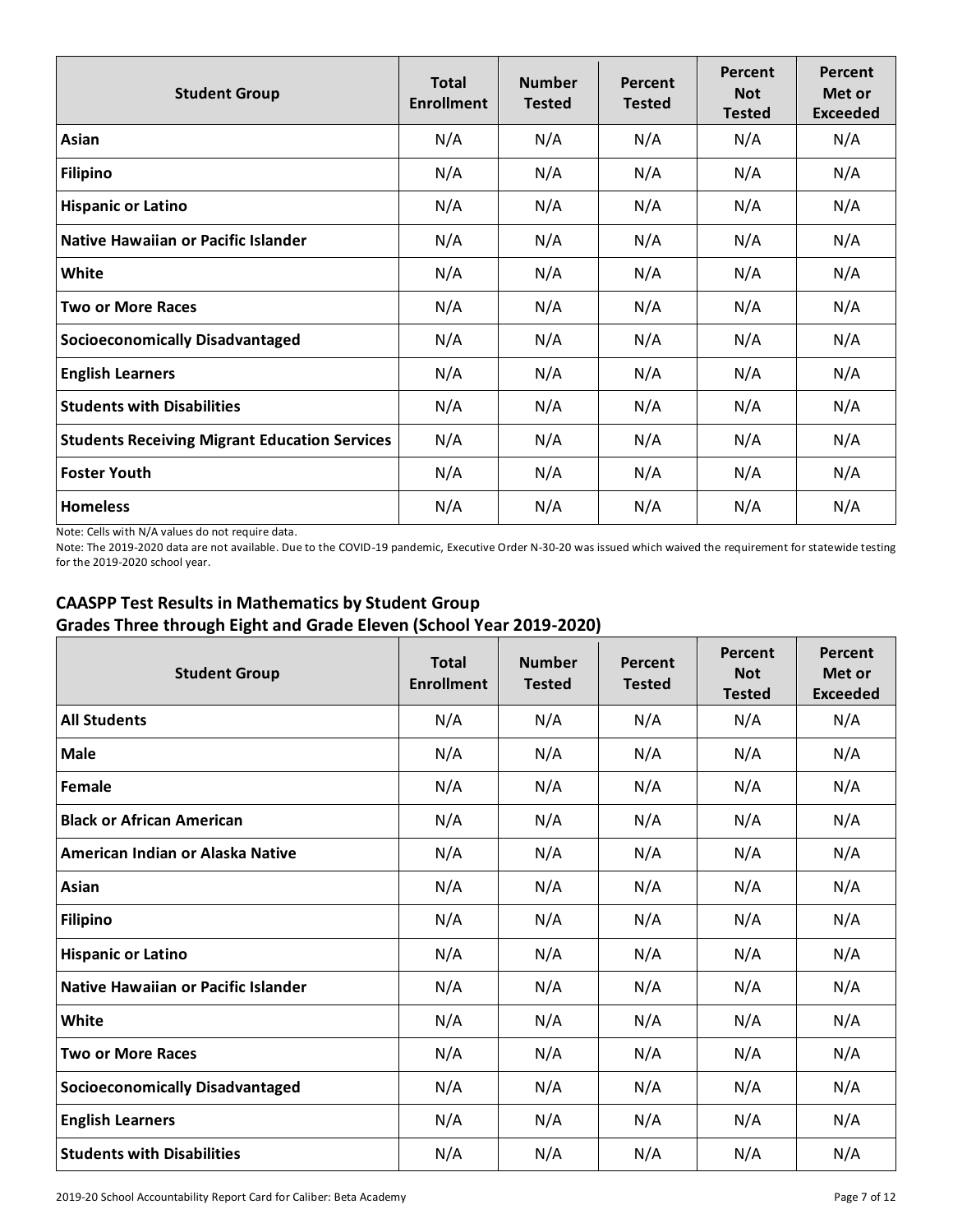| <b>Student Group</b>                                 | <b>Total</b><br><b>Number</b><br><b>Enrollment</b><br><b>Tested</b> |     | Percent<br><b>Tested</b> | Percent<br><b>Not</b><br><b>Tested</b> | Percent<br>Met or<br><b>Exceeded</b> |
|------------------------------------------------------|---------------------------------------------------------------------|-----|--------------------------|----------------------------------------|--------------------------------------|
| <b>Students Receiving Migrant Education Services</b> | N/A                                                                 | N/A | N/A                      | N/A                                    | N/A                                  |
| <b>Foster Youth</b>                                  | N/A                                                                 | N/A | N/A                      | N/A                                    | N/A                                  |
| <b>Homeless</b>                                      | N/A                                                                 | N/A | N/A                      | N/A                                    | N/A                                  |

Note: Cells with N/A values do not require data.

Note: The 2019-2020 data are not available. Due to the COVID-19 pandemic, Executive Order N-30-20 was issued which waived the requirement for statewide testing for the 2019-2020 school year.

# **CAASPP Test Results in Science for All Students Grades Five, Eight, and High School**

### **Percentage of Students Meeting or Exceeding the State Standard**

| <b>Subject</b>                        | <b>School</b> | <b>School</b> | <b>District</b> | <b>District</b> | <b>State</b> | <b>State</b> |
|---------------------------------------|---------------|---------------|-----------------|-----------------|--------------|--------------|
|                                       | 2018-19       | 2019-20       | 2018-19         | 2019-20         | 2018-19      | 2019-20      |
| Science (grades 5, 8 and high school) | 15            | N/A           | 27              | N/A             | 30           | N/A          |

Note: Cells with N/A values do not require data.

Note: The 2019-2020 data are not available. Due to the COVID-19 pandemic, Executive Order N-30-20 was issued which waived the requirement for statewide testing for the 2019-2020 school year.

Note: The new California Science Test (CAST) was first administered operationally in the 2018-2019 school year.

### **State Priority: Other Pupil Outcomes**

The SARC provides the following information relevant to the State priority: Other Pupil Outcomes (Priority 8):

Pupil outcomes in the subject areas of physical education.

### **California Physical Fitness Test Results (School Year 2019-2020)**

| Grade Level | <b>Percentage of Students</b><br><b>Meeting Four of Six</b><br><b>Fitness Standards</b> | <b>Percentage of Students</b><br><b>Meeting Five of Six</b><br><b>Fitness Standards</b> | <b>Percentage of Students</b><br><b>Meeting Six of Six</b><br><b>Fitness Standards</b> |  |
|-------------|-----------------------------------------------------------------------------------------|-----------------------------------------------------------------------------------------|----------------------------------------------------------------------------------------|--|
|             | N/A                                                                                     | N/A                                                                                     | N/A                                                                                    |  |
|             | N/A                                                                                     | N/A                                                                                     | N/A                                                                                    |  |
| q           | N/A                                                                                     | N/A                                                                                     | N/A                                                                                    |  |

Note: Cells with N/A values do not require data.

Note: The 2019–2020 data are not available. Due to the COVID-19 pandemic, Executive Order N-56-20 was issued which waived the requirement to administer the physical fitness performance test for the 2019–2020 school year.

# **C. Engagement**

#### **State Priority: Parental Involvement**

The SARC provides the following information relevant to the State priority: Parental Involvement (Priority 3):

• Efforts the school district makes to seek parent input in making decisions for the school district and each school site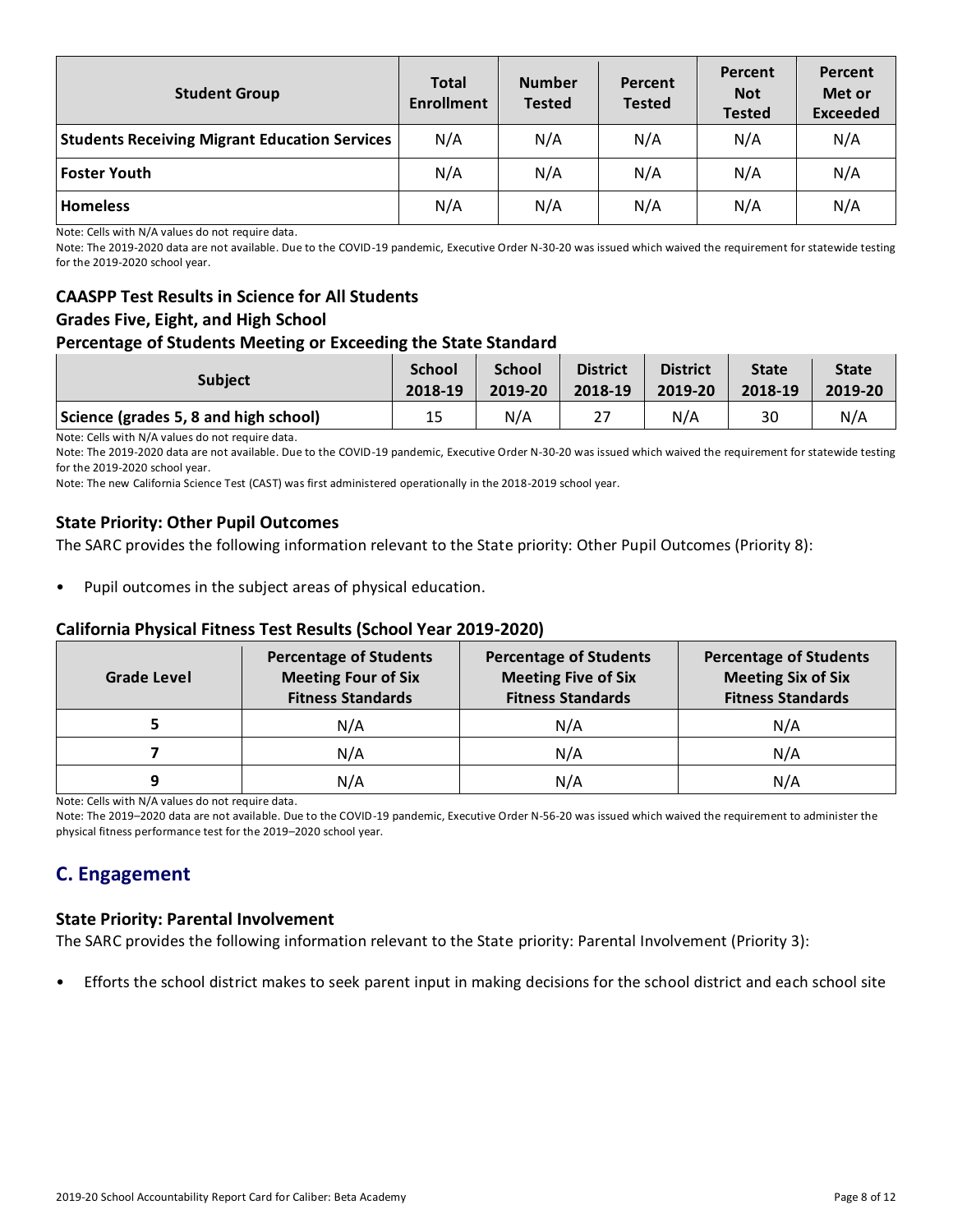# **Opportunities for Parental Involvement (School Year 2020-2021)**

Caliber: Beta Academy hosts parent education opportunities and has an active parent community. We provide translators for every parent activity to support our Spanish speaking parents and host events such as: Back to School Night, Orientation, Positive Behavior Showcase, Fall Festival, Science Night, Reading Night, Coding Night, High School Night, Winter Concert, and various beautification days. Many parents volunteer throughout the school day in the classroom, library, cafeteria and around campus. Parent Teacher Conferences and Student Led Conferences occur twice a year. For more information on getting involved with any parent groups at the school, please contact the front office at info@caliberbetaacademy.org or (510) 685-9886.

### **State Priority: School Climate**

The SARC provides the following information relevant to the State priority: School Climate (Priority 6):

- Pupil suspension rates;
- Pupil expulsion rates; and
- Other local measures on the sense of safety.

### **Suspensions and Expulsions**

#### **(data collected between July through June, each full school year respectively)**

| Rate               | <b>School</b><br>2017-18 | <b>School</b><br>2018-19 | <b>District</b><br>2017-18 | <b>District</b><br>2018-19 | <b>State</b><br>2017-18 | <b>State</b><br>2018-19 |
|--------------------|--------------------------|--------------------------|----------------------------|----------------------------|-------------------------|-------------------------|
| <b>Suspensions</b> | 3.0                      | 0.0                      | 4.1                        | 4.7                        | 3.5                     | 3.5                     |
| <b>Expulsions</b>  | 0.0                      | 0.0                      | 0.0                        | 0.0                        | 0.1                     | 0.1                     |

### **Suspensions and Expulsions for School Year 2019-2020 Only**

### **(data collected between July through February, partial school year due to the COVID-19 pandemic)**

| Rate               | <b>School</b><br>2019-20 | <b>District</b><br>2019-20 | <b>State</b><br>2019-20 |
|--------------------|--------------------------|----------------------------|-------------------------|
| <b>Suspensions</b> |                          |                            |                         |
| <b>Expulsions</b>  |                          |                            |                         |

Note: The 2019-2020 suspensions and expulsions rate data are not comparable to prior year data because the 2019-2020 school year is a partial school year due to the COVID-19 crisis. As such, it would be inappropriate to make any comparisons in rates of suspensions and expulsions in the 2019-2020 school year compared to prior years.

### **School Safety Plan (School Year 2020-2021)**

- The school maintains a school and student safety plan and has trained school staff and students on the safety procedures outlined in the plan.
- The school maintains a Covid-19 Safety and response plan and has trained school staff and families on the procedures in the plan, due to the Covid-19 pandemic.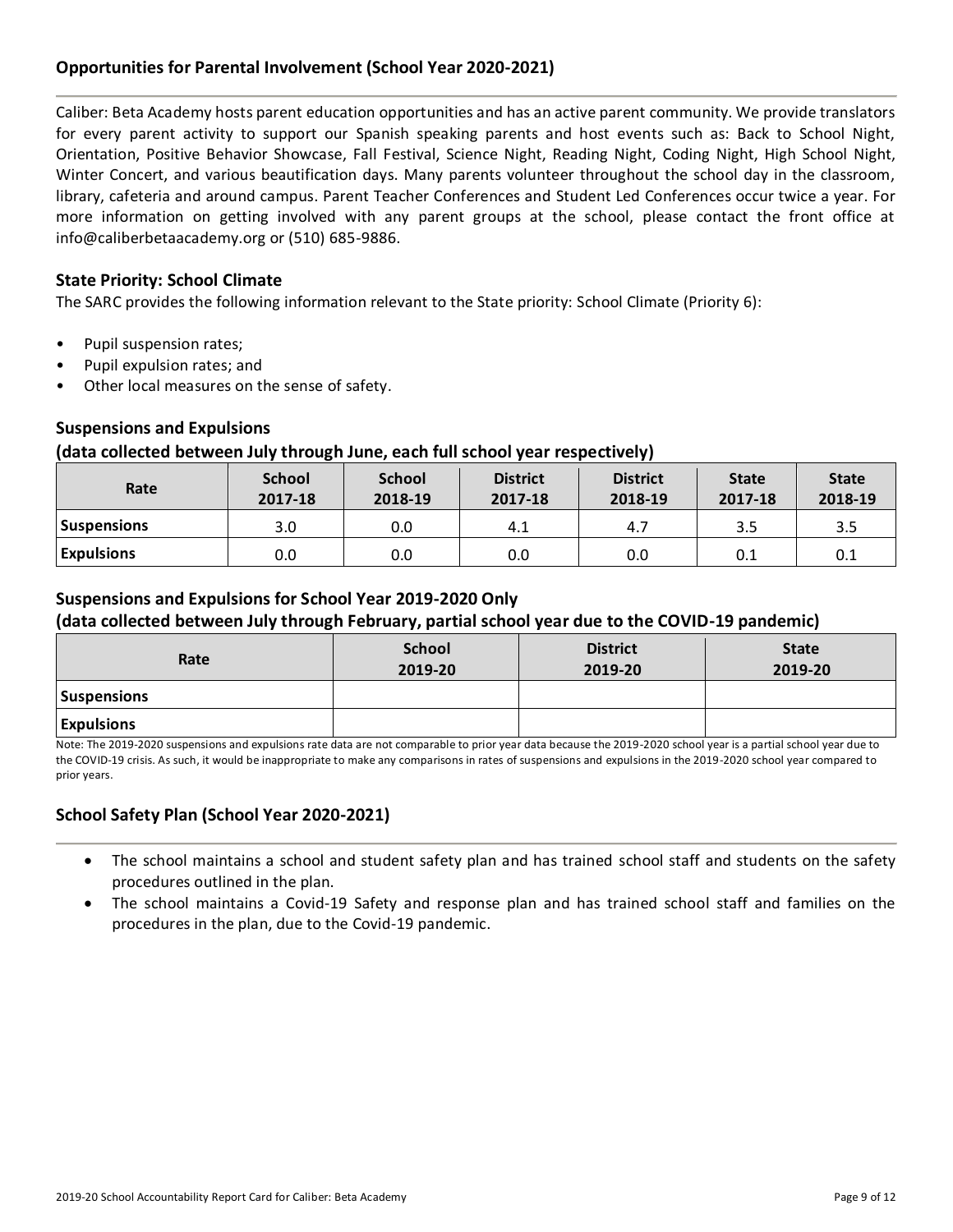This safety plan includes the following:

- School Safety Team
- Annual Safety Goals
- Policies & Procedures
- Child Abuse Policy & Procedure
- Sexual Harassment Policy & Procedure
- Suspension and Expulsion / Due Process
- Dress and Groom Policy
- Employee Security Policy
- Emergency Disaster Procedures & Drills
- Drill Schedules & Report
- Emergency Contact Information
- Procedures for Ingress & Egress
- Emergency Evacuation: Principal's check list
- Emergency Evacuation: Teacher's checklist
- School Site Chain-of-Command Organization Chart
- School Site Evacuation Map
- Off Campus Evacuation Map
- Emergency/Crisis 1st Level Response Protocol

# **D. Other SARC Information**

The information in this section is required to be in the SARC but is not included in the state priorities for LCFF.

| Grade<br>Level          | <b>Average</b><br><b>Class</b><br><b>Size</b> | # of<br><b>Size</b><br>$1 - 20$ | # of<br>Classes* Classes* Classes*<br><b>Size</b><br>$21 - 32$ | # of<br><b>Size</b><br>$33+$ | Average<br><b>Class</b><br><b>Size</b> | 2017-18 2017-18 2017-18 2017-18 2018-19 2018-19 2018-19 2018-19 2019-20 2019-20 2019-20 2019-20 2019-20<br># of<br> Classes* Classes* Classes* <br><b>Size</b><br>$1 - 20$ | # of<br><b>Size</b><br>$21 - 32$ | # of<br><b>Size</b><br>$33+$ | Average<br><b>Class</b><br><b>Size</b> | # of<br><b>Size</b><br>$1 - 20$ | # of<br> Classes* Classes* Classes*<br><b>Size</b><br>21-32 | # of<br><b>Size</b><br>$33+$ |
|-------------------------|-----------------------------------------------|---------------------------------|----------------------------------------------------------------|------------------------------|----------------------------------------|----------------------------------------------------------------------------------------------------------------------------------------------------------------------------|----------------------------------|------------------------------|----------------------------------------|---------------------------------|-------------------------------------------------------------|------------------------------|
| К                       | 24                                            |                                 | 4                                                              |                              | 24                                     |                                                                                                                                                                            | 4                                |                              | 21                                     | 1                               | 4                                                           |                              |
| 1                       | 25                                            |                                 | 4                                                              |                              | 25                                     |                                                                                                                                                                            | 4                                |                              | 44                                     |                                 | 1                                                           | 4                            |
| $\overline{2}$          | 25                                            |                                 | 4                                                              |                              | 25                                     |                                                                                                                                                                            | 4                                |                              | 50                                     |                                 |                                                             | 4                            |
| $\overline{\mathbf{3}}$ | 25                                            |                                 | 4                                                              |                              | 26                                     |                                                                                                                                                                            | 4                                |                              | 50                                     |                                 |                                                             | 4                            |
| 4                       | 24                                            |                                 | 4                                                              |                              | 25                                     |                                                                                                                                                                            | 4                                |                              | 51                                     |                                 |                                                             | 4                            |
| 5                       | 24                                            |                                 | 4                                                              |                              | 23                                     |                                                                                                                                                                            | 4                                |                              | 95                                     |                                 |                                                             | 3                            |
| 6                       | 29                                            |                                 | 3                                                              |                              | 30                                     |                                                                                                                                                                            | 17                               | 1                            | 24                                     | 5                               | 18                                                          |                              |

# **Average Class Size and Class Size Distribution (Elementary)**

\*Number of classes indicates how many classes fall into each size category (a range of total students per class). \*\* "Other" category is for multi-grade level classes.

# **Ratio of Pupils to Academic Counselor (School Year 2019-2020)**

| <b>Title</b>         | <b>Ratio</b> |
|----------------------|--------------|
| Academic Counselors* | oro<br>ວວວ   |

\*One full time equivalent (FTE) equals one staff member working full time; one FTE could also represent two staff members who each work 50 percent of full time.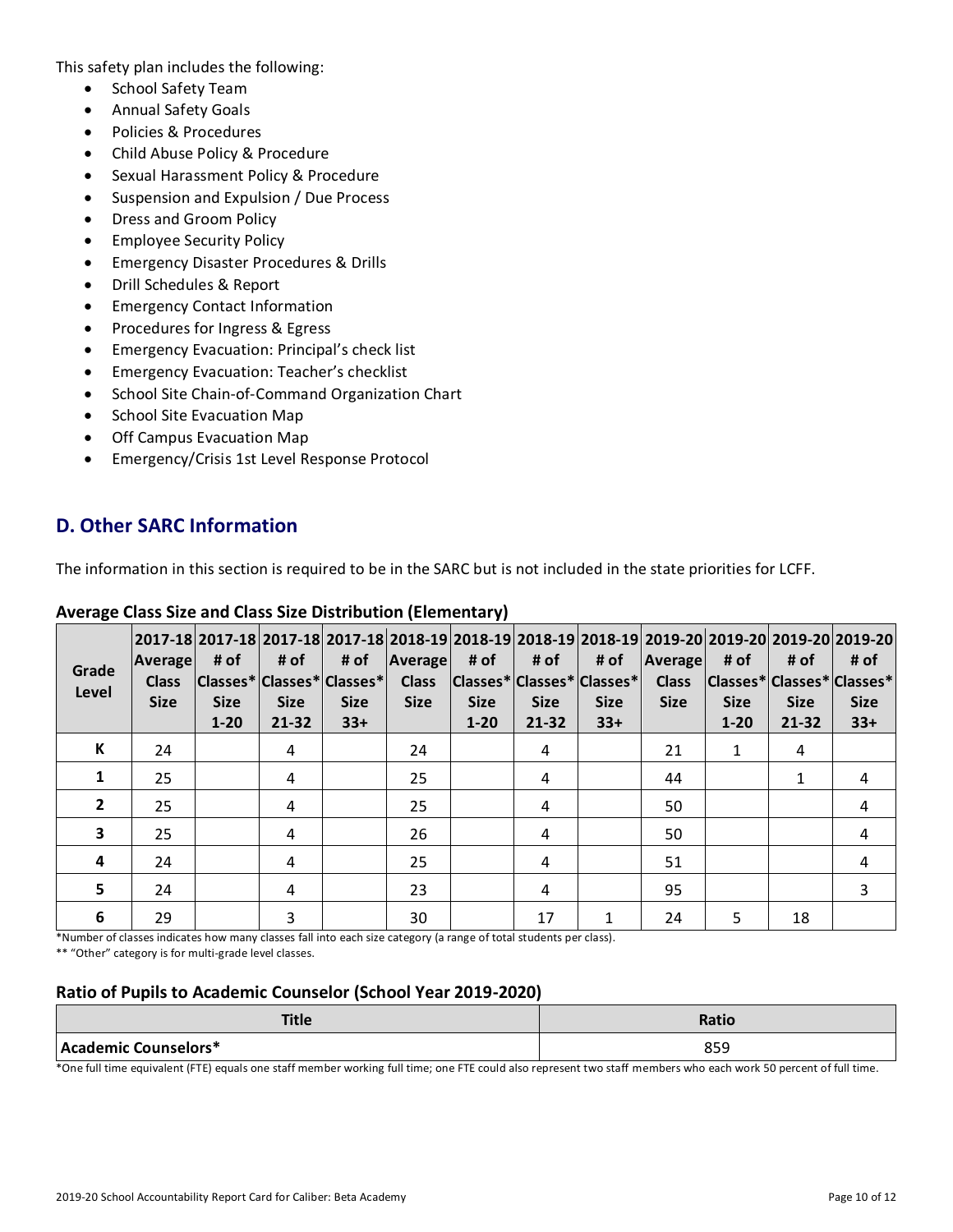# **Student Support Services Staff (School Year 2019-2020)**

| <b>Title</b>                                                         | Number of FTE*<br><b>Assigned to School</b> |
|----------------------------------------------------------------------|---------------------------------------------|
| <b>Counselor (Academic, Social/Behavioral or Career Development)</b> |                                             |
| Library Media Teacher (Librarian)                                    |                                             |
| Library Media Services Staff (Paraprofessional)                      |                                             |
| Psychologist                                                         | 0.5                                         |
| <b>Social Worker</b>                                                 |                                             |
| <b>Nurse</b>                                                         |                                             |
| Speech/Language/Hearing Specialist                                   |                                             |
| <b>Resource Specialist (non-teaching)</b>                            |                                             |
| Other                                                                | 10                                          |

\*One Full Time Equivalent (FTE) equals one staff member working full time; one FTE could also represent two staff members who each work 50 percent of full time.

# **Expenditures Per Pupil and School Site Teacher Salaries (Fiscal Year 2018-2019)**

| Level                                                | <b>Total</b><br><b>Expenditures</b><br><b>Per Pupil</b> | <b>Expenditures</b><br><b>Per Pupil</b><br>(Restricted) | <b>Expenditures</b><br><b>Per Pupil</b><br>(Unrestricted) | Average<br><b>Teacher</b><br><b>Salary</b> |
|------------------------------------------------------|---------------------------------------------------------|---------------------------------------------------------|-----------------------------------------------------------|--------------------------------------------|
| <b>School Site</b>                                   | 11,409                                                  | 2,140                                                   | 9,269                                                     | 63,467                                     |
| <b>District</b>                                      | N/A                                                     | N/A                                                     | 9,269                                                     |                                            |
| <b>Percent Difference - School Site and District</b> | N/A                                                     | N/A                                                     | 0.0                                                       | 0.0                                        |
| <b>State</b>                                         | N/A                                                     | N/A                                                     | \$7,750                                                   |                                            |
| <b>Percent Difference - School Site and State</b>    | N/A                                                     | N/A                                                     | 17.9                                                      | N/A                                        |

Note: Cells with N/A values do not require data.

# **Types of Services Funded (Fiscal Year 2019-2020)**

At Caliber we provide a range of services to support student achievement. Students demonstrating academic need have an extended school day with targeted intervention instruction by the credentialed teaching team. Personalized, adaptive software serves to support students who need remediation. Daily targeted small group instruction led by teachers and instructional assistants ensures that students are exposed to relevant, data-driven content in a setting conducive to rapid growth. Academic support is included in the school sponsored after school program. A robust RTI program provides access to highly specialized interventions to general education students. Students experience a wide range of field trip and elective courses including overnight trips to places such a Yosemite, a band program, dance classes, and much more.